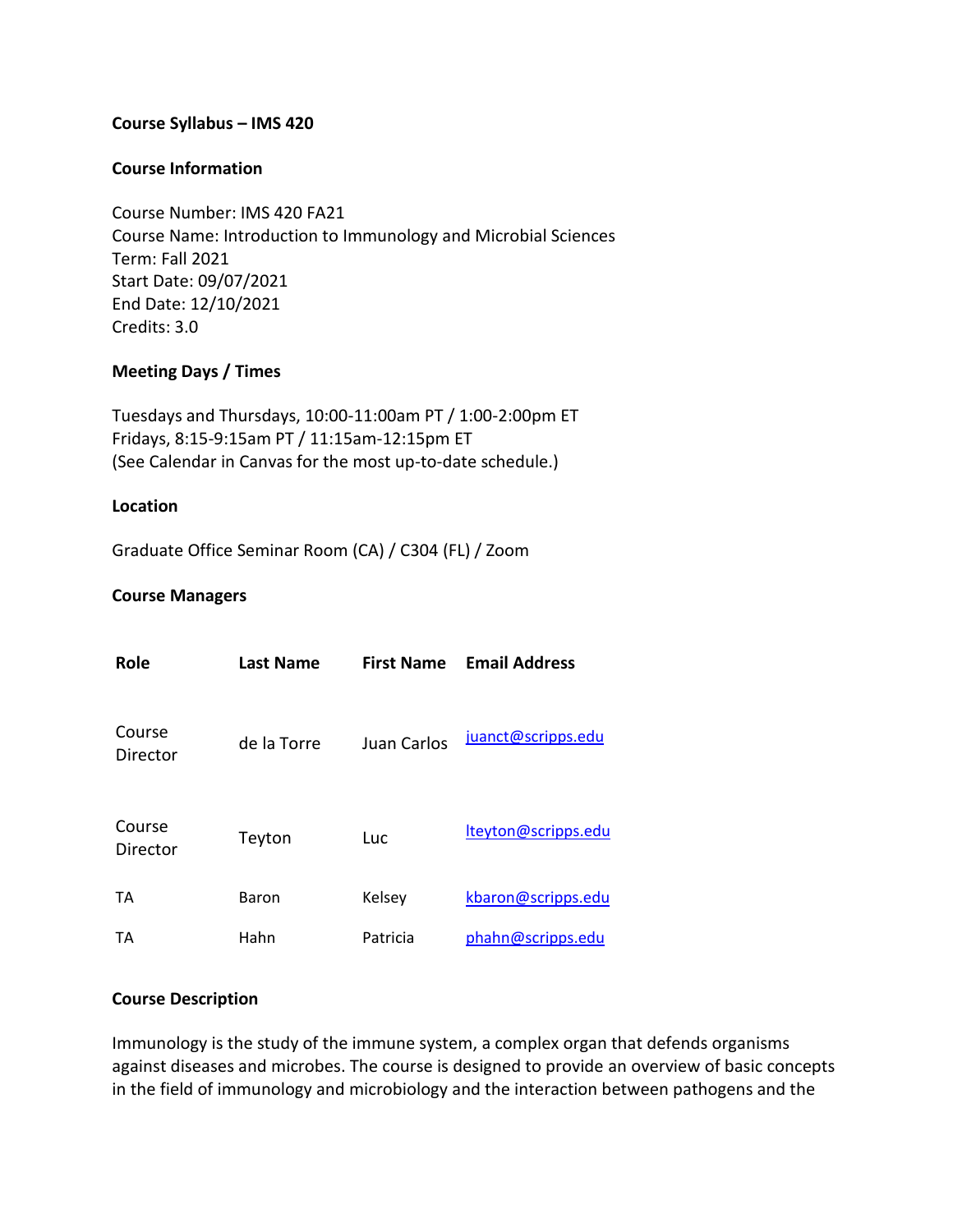host immune response to infection. The emphasis will be in discussing basic concepts, as well as their applications. The course will be tailored to accommodate students from all Scripps Research graduate study "Tracks." Students who have never taken an immunology course may find "Introduction to Immunology and Microbial Sciences" to be useful as a first step for the more in-depth "Immunology" and "Virology" elective courses, although this course is not a prerequisite for either course.

# **Program Learning Outcomes**

By the end of the program, students will have accomplished these objectives:

PLO1: Original Research – graduate students are expected to develop the skills critical for generating high-quality research output. This would include absorbing, recalling, and contextualizing scientific knowledge, evaluating scientific information and data, creating testable hypotheses and investigating hypotheses, mastering scientific tools and techniques, displaying ethical behavior, and receiving and giving feedback.

PLO2: Communication – graduate students are expected to demonstrate the oral, written, and media skills to effectively communicate the impact of a study or a body of work to the greater scientific community and to the public at large using a number of methods.

PLO3: Critical Thinking – graduate students are expected to develop a self-directed process to analyze information, form opinions or judgments, and use this process to improve the quality of their scientific thoughts, navigate problems, and make informed decisions.

PLO4: Intellectual Curiosity – graduate students are expected to acquire the capacity to build their intellectual curiosity and demonstrate problem solving approaches that serve their professional growth and ability to impact a field.

PLO5: Career and Professional Development – graduate students are expected to develop a variety of transferable skillsets throughout their graduate experience, including management and leadership, inclusiveness, resilience, scientific rigor, collaboration, accountability, time management, teamwork, networking, and career planning.

## **Course Learning Outcomes**

By the end of this course, students will be able to:

CLO1: To have an understanding of the basic principles of immunology and microbiology. CLO2: To solve experimental problems by making use of the learned basic concepts and experimental procedures.

CLO3: To appreciate the basic immunological mechanisms underlying some therapeutics used to treat immune and infectious diseases.

CLO4: To learn the basic characteristics of the relationship between the immune system and self and non-self.

CLO5: To appreciate the differences between homeostasis, healthy defense, and disease.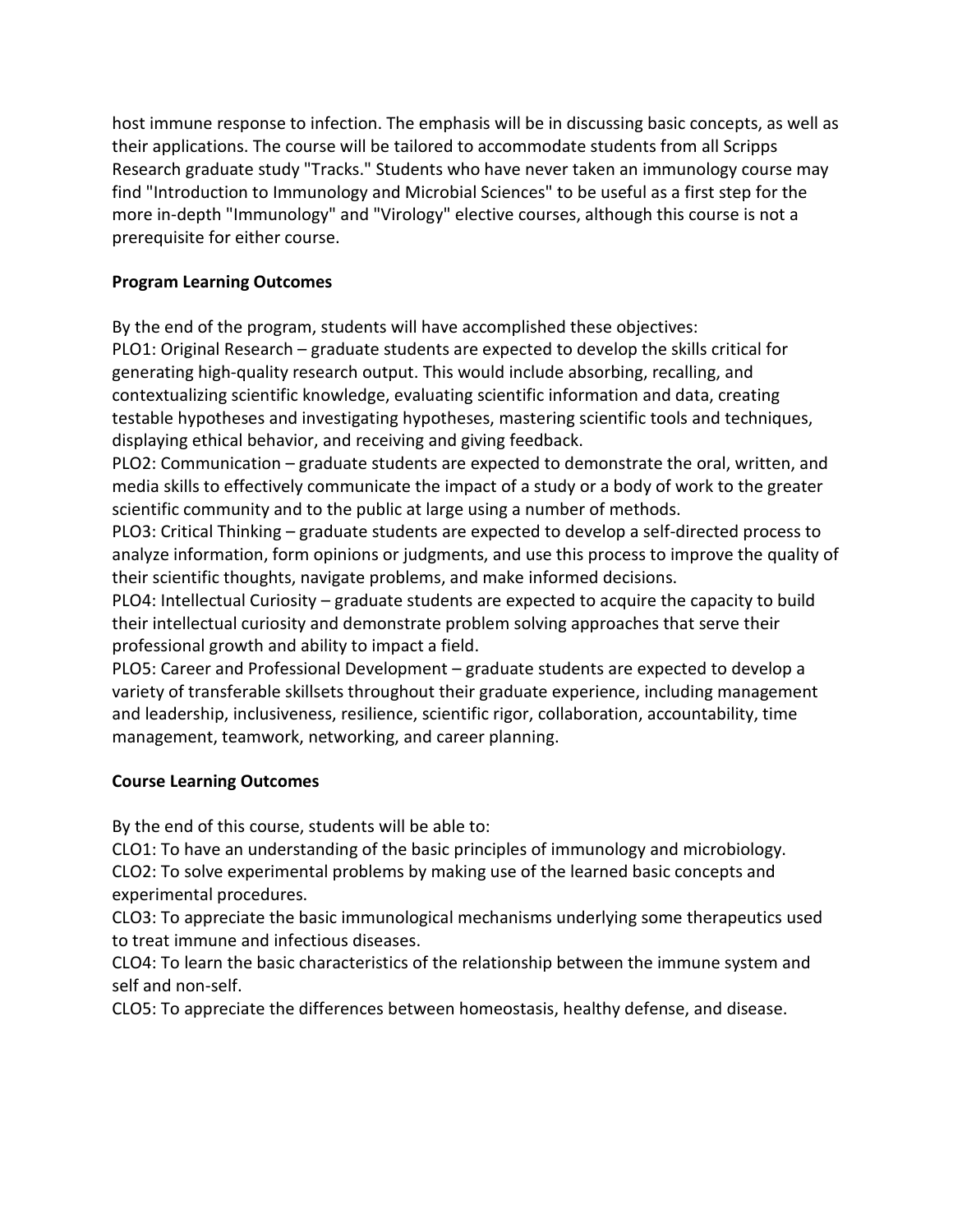### **Background Preparation (Prerequisites)**

Most students will have taken Cell Biology and Molecular Biology course (or the equivalents) as an undergraduate, but this is not required. Chemistry students are welcome.

### **Expectations and Logistics**

1) *Class Format*: The class will be a lecture format.

2) *Class Preparation*: More basic background may be obtained by reading relevant sections of the textbook.

3) *Attendance and participation*: Attendance is mandatory. TAs will keep track of class participation, which will include asking questions, answering questions, and contributing to class discussion. Participation through any of these activities will be sufficient to achieve one unit. For full credit, students will accumulate 20 participation units.

4) *Midterm and final exams*: A list of papers selected by the lecturers will be provided in early November and students will select one to present during finals week. Student will prepare short presentations (approx. 10-15 minutes). Students will be assigned to presentation slots.

### **Course Materials**

Required: Murphy & Weaver (2016). Janeway's Immunobiology. ISBN: 978-0815345053. Recommended: Norkin (2009). *Virology: Molecular biology and pathogenesis*. ISBN: 978- 1555814533.

### **Course Requirements**

Grades will be based on the following:

- 20% class attendance and participation. Supports all five course learning outcomes, involves active learning, and allows assessment of mastery of course material.
- 40% midterm exam. Students will prepare approximately 10-15 minutes presentations about classic relevant papers in the fields of immunology and microbiology. Students will select papers from a collection provided by the lecturers. Presentation of the paper will be followed by a discussion where the students will address questions from the class and course directors. Supports all five course learning outcomes and involves active learning.
- 40% final exam. Students will prepare approximately 10-15 minutes presentations about classic relevant papers in the fields of immunology and microbiology. Students will select papers from a collection provided by the lecturers. Presentation of the paper will be followed by a discussion where the students will address questions from the class and course directors. Supports all five course learning outcomes and involves active learning.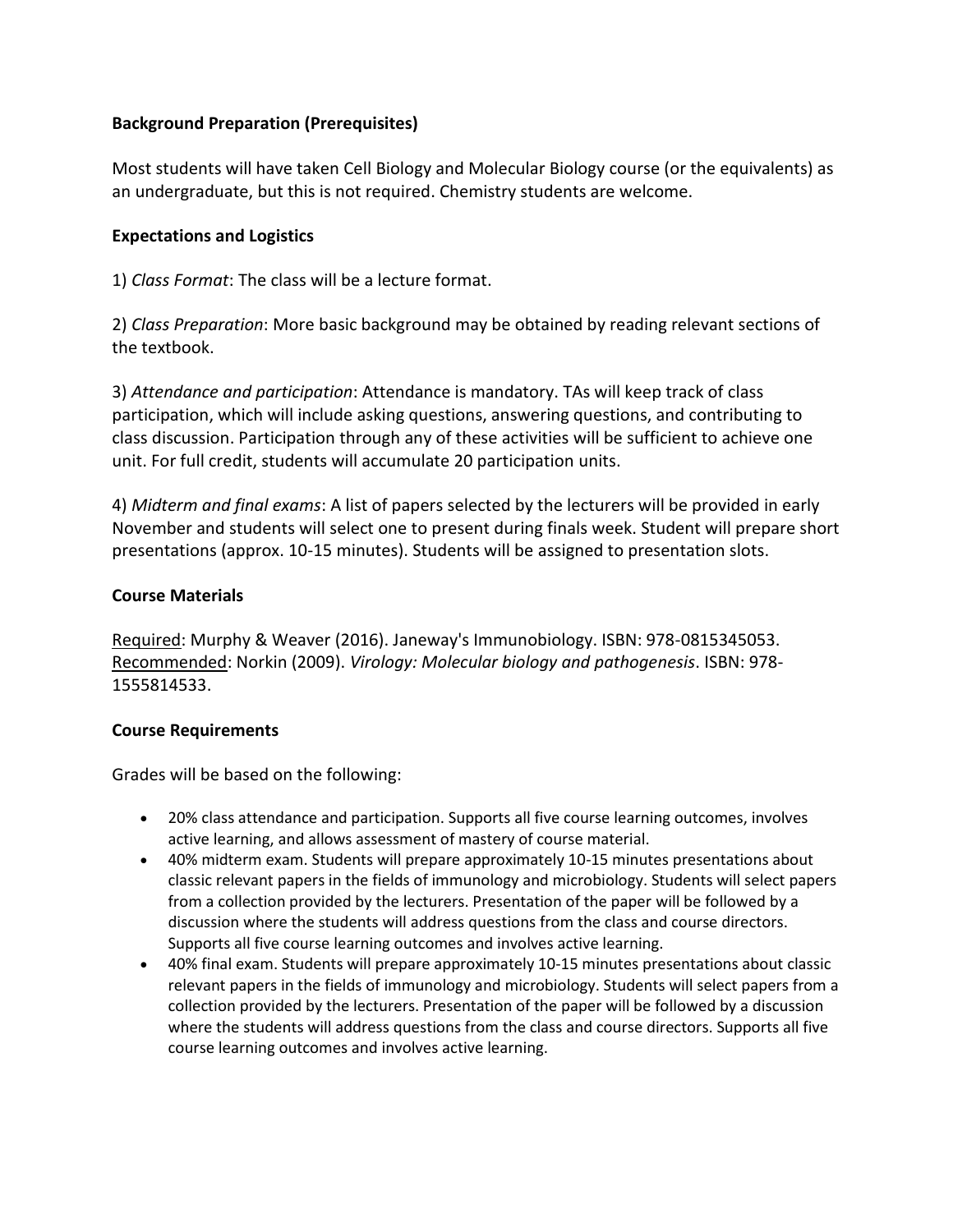### **Attendance Statement**

Students are expected to attend all classes. Students who are unable to attend class must seek permission for an excused absence from the course director or teaching assistant. Unapproved absences or late attendance for three or more classes may result in a lower grade or an "incomplete" for the course. If a student has to miss a class, he or she should arrange to get notes from a fellow student and is strongly encouraged to meet with the teaching assistant to obtain the missed material.

## **Scientific and Professional Ethics**

The work you do in this course must be your own. Feel free to build on, react to, criticize, and analyze the ideas of others but, when you do, make it known whose ideas you are working with. You must explicitly acknowledge when your work builds on someone else's ideas, including ideas of classmates, professors, and authors you read. If you ever have questions about drawing the line between others' work and your own, ask the course professor who will give you clear guidance. Exams must be completed independently. Any collaboration on answers to exams, unless expressly permitted, may result in an automatic failing grade and possible expulsion from the Graduate Program.

### **Technology Requirements and Support**

For issues related to Canvas, please contact the Graduate Office by email at: gradprgm@scripps.edu or by phone at: 858-784-8469.

## **Course Grading**

Grading is in accordance with the academic policies of the Skaggs Graduate School. The breakdown of grading is as follows:

- Class Attendance and Participation: 20%
- Midterm Exam: 40%
- Final Exam: 40%

| <b>Grade Point</b> | <b>Letter Grade</b> |                                                                                                                                                                                                                |
|--------------------|---------------------|----------------------------------------------------------------------------------------------------------------------------------------------------------------------------------------------------------------|
| 4.00               | A                   | Outstanding achievement. Student performance<br>demonstrates full command of the course subject matter and<br>evinces a high level of originality and/or creativity that far<br>surpasses course expectations. |
| 3.67               | А-                  | Excellent achievement. Student performance demonstrates<br>thorough knowledge of the course subject matter and                                                                                                 |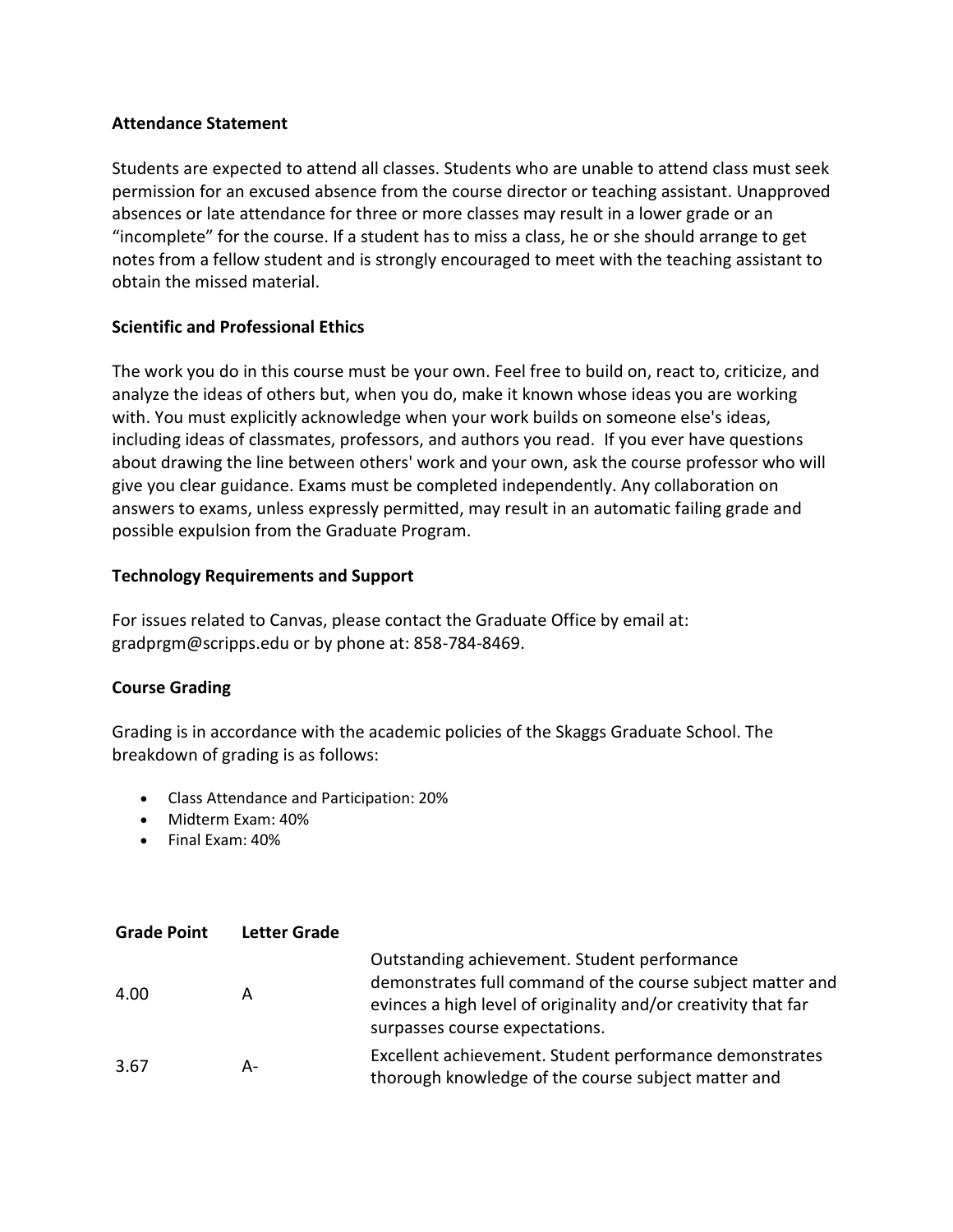exceeds course expectations by completing all requirements in a superior manner.

| 3.33 | $B+$         | Very good work. Student performance demonstrates above-<br>average comprehension of the course subject matter and<br>exceeds course expectations on all tasks as defined in the<br>course syllabus. There is notable insight and originality.        |
|------|--------------|------------------------------------------------------------------------------------------------------------------------------------------------------------------------------------------------------------------------------------------------------|
| 3.00 | B            | Satisfactory work. Student performance meets designated<br>course expectations and demonstrates understanding of the<br>course subject matter at an acceptable level.                                                                                |
| 2.67 | B-           | Marginal work. Student performance demonstrates<br>incomplete understanding of course subject matter. There is<br>limited perception and originality.                                                                                                |
| 2.33 | $C+$         | Unsatisfactory work. Student performance demonstrates<br>incomplete and inadequate understanding of course subject<br>matter. There is severely limited or no perception or<br>originality. Course will not count toward degree.                     |
| 2.00 | $\mathsf{C}$ | Unsatisfactory work. Student performance demonstrates<br>incomplete and inadequate understanding of course subject<br>matter. There is severely limited or no perception or<br>originality. Course will not count toward degree.                     |
| 0.00 | I            | Incomplete is assigned when work is of passing quality but is<br>incomplete for a pre-approved reason. Once an incomplete<br>grade is assigned, it remains on student's permanent record<br>until a grade is awarded.                                |
| 0.00 | P            | Satisfactory work. Student performance demonstrated<br>complete and adequate understanding of course subject<br>matter. Course will count toward degree.                                                                                             |
| 0.00 | F            | Unacceptable work/Failure. Student performance is<br>unacceptably low level of knowledge and understanding of<br>course subject matter. Course will not count toward degree.<br>Student may continue in program only with permission of the<br>Dean. |
| 0.00 | W            | Withdrew from the course with Dean's permission beyond<br>the second week of the term.                                                                                                                                                               |

- All courses will be recorded and maintained in the student's permanent academic record; only courses that apply towards the degree will appear on the academic transcript. Non-credit or audited courses will not appear on the transcript.
- 4 core courses taken for a letter grade (pass = B- or higher for a core course)
- 2 elective courses taken pass/fail (pass = A, B, C for an elective)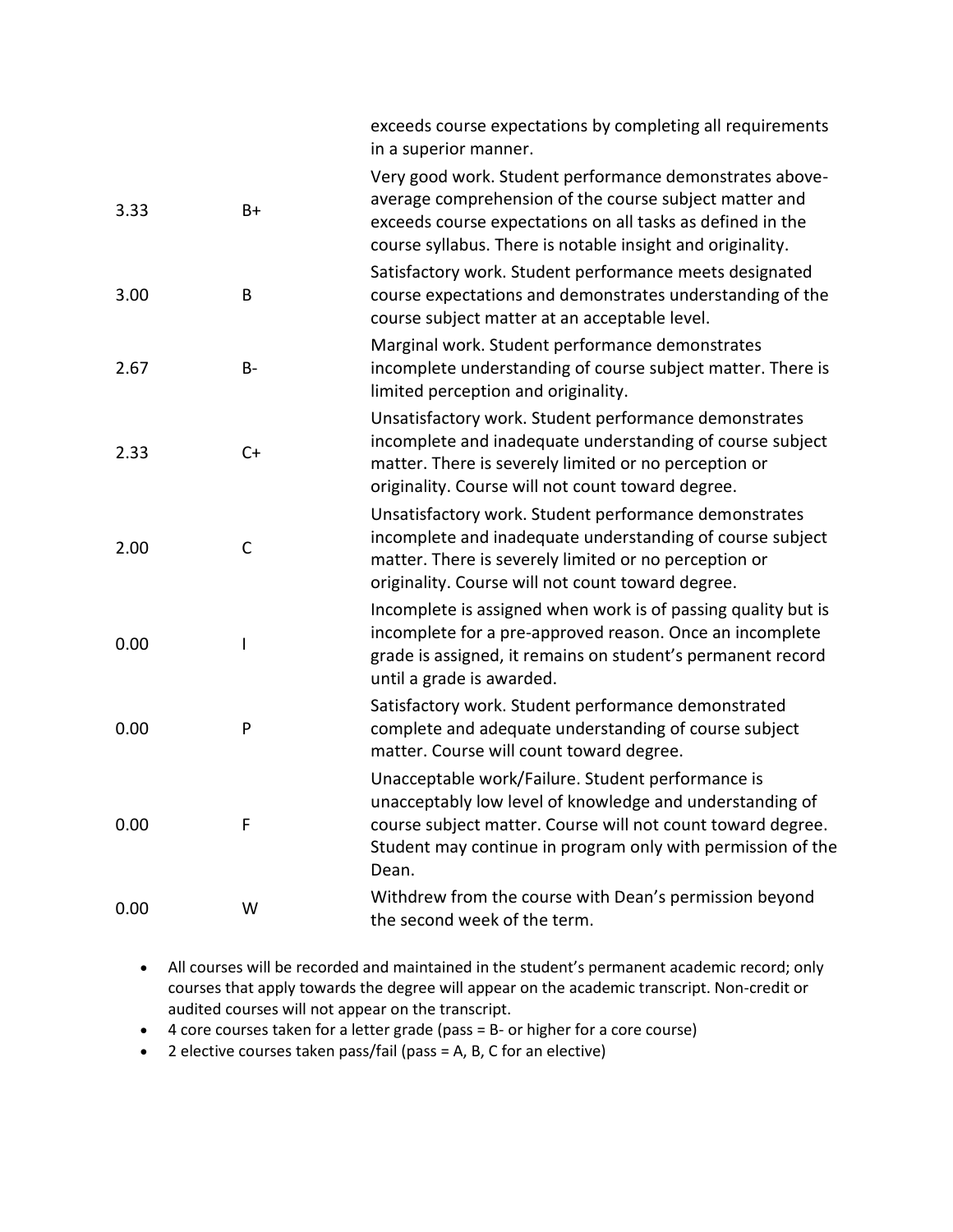Because students are encouraged to take electives outside their area of expertise, a "C" letter grade is passing.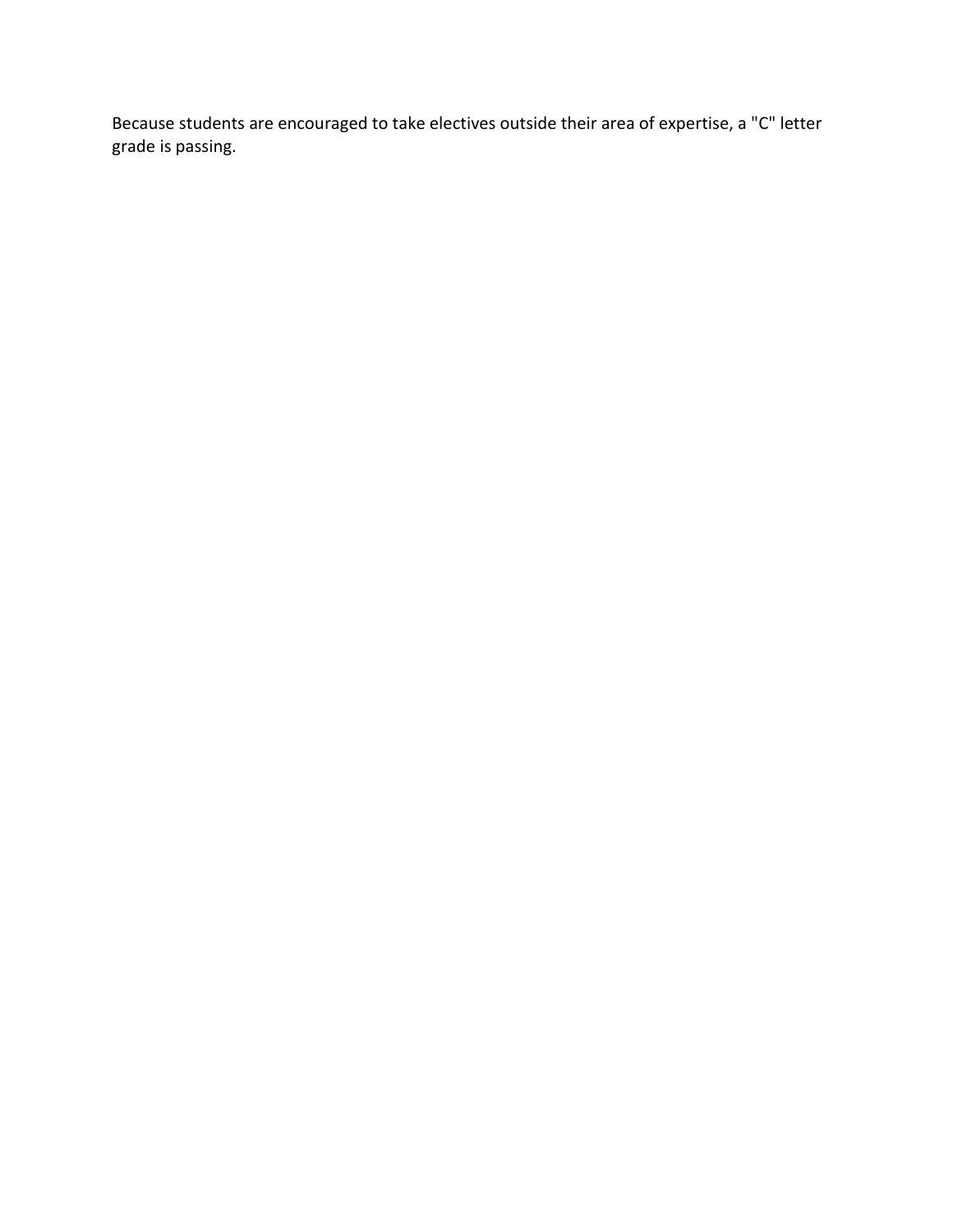# **Course Schedule:**

| <b>Date</b>        | <b>Details</b>                                   |
|--------------------|--------------------------------------------------|
| Mon Sep 6,         | Labor Day (No Class)                             |
| 2021               |                                                  |
| Tue Sep 7,         | Introduction to immunology, history              |
| 2021               |                                                  |
| Thu Sep 9,         | <b>Overview of innate immunity</b>               |
| 2021               |                                                  |
| Fri Sep 10,        | <b>Graduate Student Symposium (No Classes)</b>   |
| 2021               |                                                  |
| Tue Sep 14,        | Molecular and cellular bases of innate immunity  |
| 2021               |                                                  |
| Thu Sep 16,        | <b>Barrier immunity</b>                          |
| 2021               |                                                  |
| Fri Sep 17,        | <b>Coagulation and complement</b>                |
| 2021               |                                                  |
| Tue Sep 21,        | <b>Overview of adaptive immunity</b>             |
| 2021               |                                                  |
| Thu Sep 23,        | <b>Adaptive immunity (continued)</b>             |
| 2021               |                                                  |
| Fri Sep 24,        | <b>Antigen presentation</b>                      |
| 2021               |                                                  |
| Tue Sep 28,        | Dynamics of immune responses: antibody responses |
| 2021               |                                                  |
| Thu Sep 30,        | Dynamics of immune responses: T cell responses   |
| 2021               |                                                  |
| Fri Oct 1, 2021    | <b>Vaccination and memory</b>                    |
| Tue Oct 5,         | Autoimmunity                                     |
| 2021               |                                                  |
| Thu Oct 7,         | <b>Midterm presentations</b>                     |
| 2021               |                                                  |
| Fri Oct 8, 2021    | <b>Midterm presentations</b>                     |
| Tue Oct 12,        | <b>Midterm presentations</b>                     |
| 2021               |                                                  |
|                    | <b>Midterm Presentations</b>                     |
| Thu Oct 14,        | <b>General virology</b>                          |
| 2021               |                                                  |
| Fri Oct 15,        | <b>Principles of virology</b>                    |
| 2021               |                                                  |
| <b>Tue Oct 19,</b> | <b>Principles of viral pathogenesis</b>          |
| 2021               |                                                  |